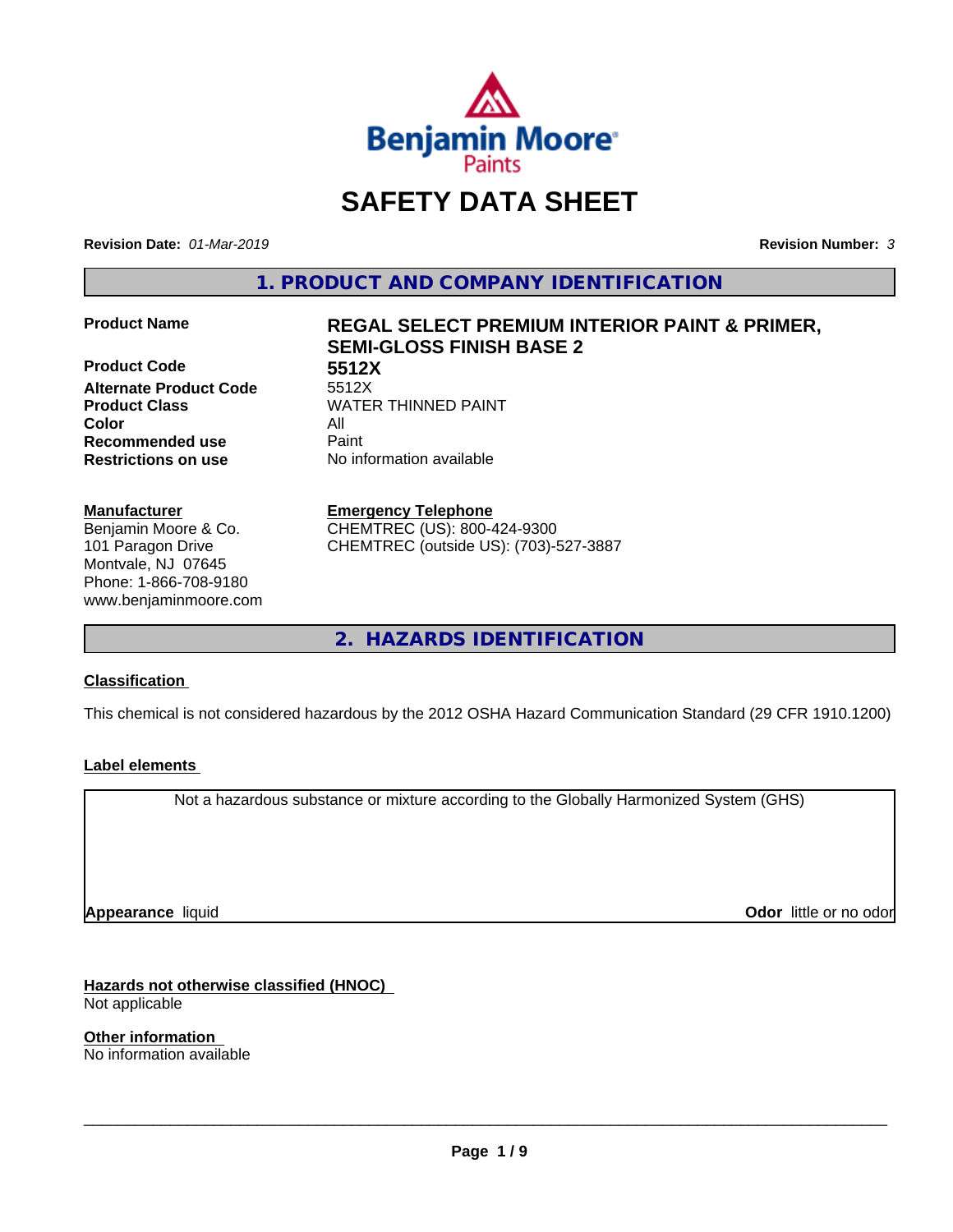# **3. COMPOSITION INFORMATION ON COMPONENTS**

\_\_\_\_\_\_\_\_\_\_\_\_\_\_\_\_\_\_\_\_\_\_\_\_\_\_\_\_\_\_\_\_\_\_\_\_\_\_\_\_\_\_\_\_\_\_\_\_\_\_\_\_\_\_\_\_\_\_\_\_\_\_\_\_\_\_\_\_\_\_\_\_\_\_\_\_\_\_\_\_\_\_\_\_\_\_\_\_\_\_\_\_\_

| <b>Chemical name</b>            | <b>CAS No.</b> | Weight-%             |
|---------------------------------|----------------|----------------------|
| Titanium dioxide                | 13463-67-7     | 4 <sup>F</sup><br>10 |
| Kaolin                          | 1332-58-7      | -10<br>∽             |
| Sodium C14-C16 olefin sulfonate | 68439-57-6     | - U.S<br>ັບ. .       |

|                                                  | 4. FIRST AID MEASURES                                                                                    |
|--------------------------------------------------|----------------------------------------------------------------------------------------------------------|
| <b>General Advice</b>                            | No hazards which require special first aid measures.                                                     |
| <b>Eye Contact</b>                               | Rinse thoroughly with plenty of water for at least 15 minutes and consult a<br>physician.                |
| <b>Skin Contact</b>                              | Wash off immediately with soap and plenty of water while removing all<br>contaminated clothes and shoes. |
| <b>Inhalation</b>                                | Move to fresh air. If symptoms persist, call a physician.                                                |
| Ingestion                                        | Clean mouth with water and afterwards drink plenty of water. Consult a physician<br>if necessary.        |
| <b>Most Important</b><br><b>Symptoms/Effects</b> | None known.                                                                                              |
| <b>Notes To Physician</b>                        | Treat symptomatically.                                                                                   |

**5. FIRE-FIGHTING MEASURES**

| <b>Suitable Extinguishing Media</b>                                              | Use extinguishing measures that are appropriate to local<br>circumstances and the surrounding environment.                                   |
|----------------------------------------------------------------------------------|----------------------------------------------------------------------------------------------------------------------------------------------|
| <b>Protective Equipment And Precautions For</b><br><b>Firefighters</b>           | As in any fire, wear self-contained breathing apparatus<br>pressure-demand, MSHA/NIOSH (approved or equivalent)<br>and full protective gear. |
| <b>Specific Hazards Arising From The Chemical</b>                                | Closed containers may rupture if exposed to fire or<br>extreme heat.                                                                         |
| <b>Sensitivity To Mechanical Impact</b>                                          | No.                                                                                                                                          |
| <b>Sensitivity To Static Discharge</b>                                           | No.                                                                                                                                          |
| <b>Flash Point Data</b><br>Flash Point (°F)<br>Flash Point (°C)<br><b>Method</b> | Not applicable<br>Not applicable<br>Not applicable                                                                                           |
| <b>Flammability Limits In Air</b>                                                |                                                                                                                                              |
| Lower flammability limit:                                                        | Not applicable                                                                                                                               |
|                                                                                  |                                                                                                                                              |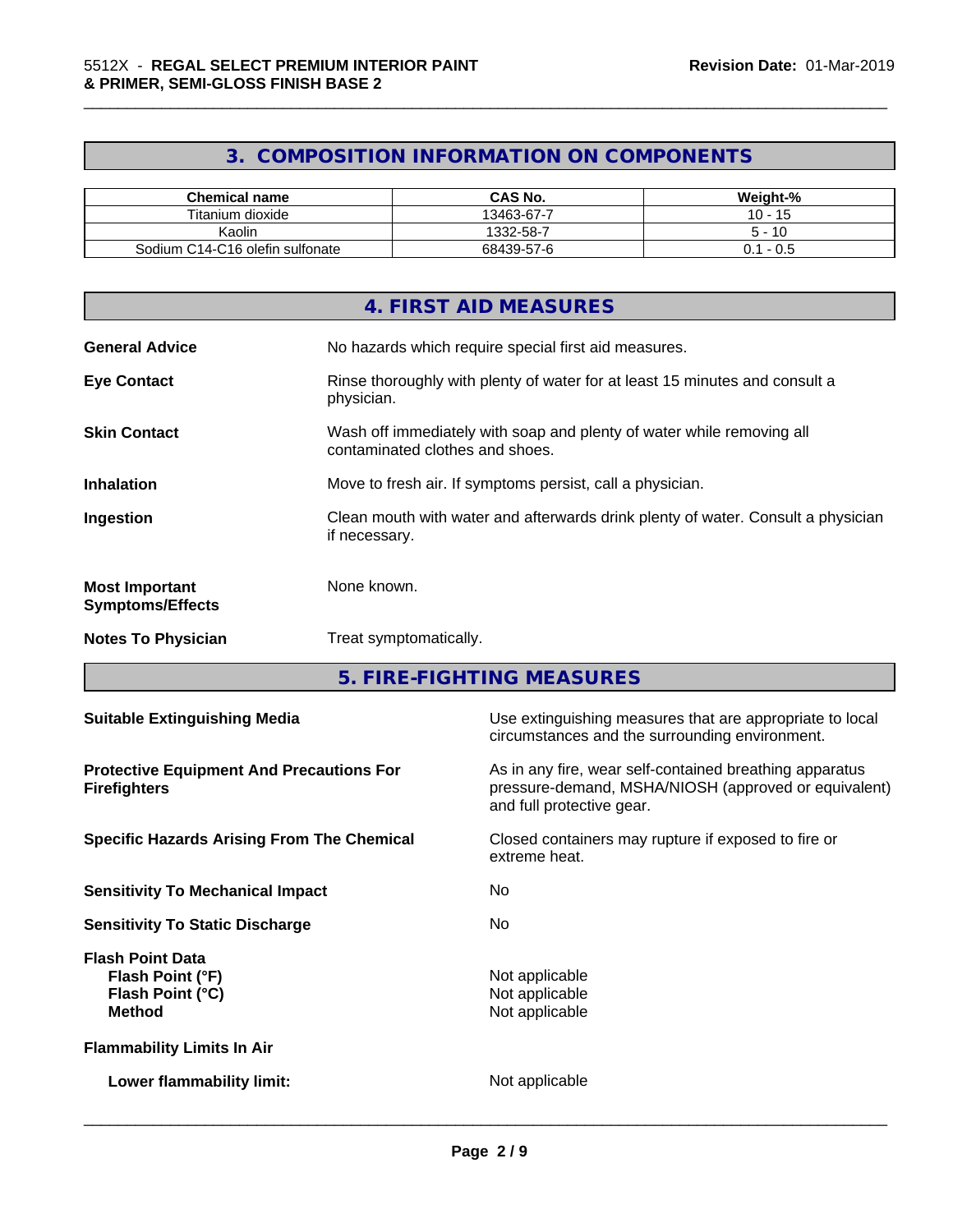| <b>Upper flammability limit:</b>                        |                        | Not applicable        |                                |
|---------------------------------------------------------|------------------------|-----------------------|--------------------------------|
| NFPA<br>Health: 1                                       | <b>Flammability: 0</b> | <b>Instability: 0</b> | <b>Special: Not Applicable</b> |
| <b>NFPA Legend</b><br>0 - Not Hazardous<br>1 - Slightly |                        |                       |                                |

\_\_\_\_\_\_\_\_\_\_\_\_\_\_\_\_\_\_\_\_\_\_\_\_\_\_\_\_\_\_\_\_\_\_\_\_\_\_\_\_\_\_\_\_\_\_\_\_\_\_\_\_\_\_\_\_\_\_\_\_\_\_\_\_\_\_\_\_\_\_\_\_\_\_\_\_\_\_\_\_\_\_\_\_\_\_\_\_\_\_\_\_\_

- 2 Moderate
- 3 High
- 4 Severe

*The ratings assigned are only suggested ratings, the contractor/employer has ultimate responsibilities for NFPA ratings where this system is used.*

*Additional information regarding the NFPA rating system is available from the National Fire Protection Agency (NFPA) at www.nfpa.org.*

### **6. ACCIDENTAL RELEASE MEASURES**

| <b>Personal Precautions</b>      | Avoid contact with skin, eyes and clothing. Ensure adequate ventilation.                                                                                                         |
|----------------------------------|----------------------------------------------------------------------------------------------------------------------------------------------------------------------------------|
| <b>Other Information</b>         | Prevent further leakage or spillage if safe to do so.                                                                                                                            |
| <b>Environmental precautions</b> | See Section 12 for additional Ecological Information.                                                                                                                            |
| <b>Methods for Cleaning Up</b>   | Soak up with inert absorbent material. Sweep up and shovel into suitable<br>containers for disposal.                                                                             |
|                                  | 7. HANDLING AND STORAGE                                                                                                                                                          |
| Handling                         | Avoid contact with skin, eyes and clothing. Avoid breathing vapors, spray mists or<br>sanding dust. In case of insufficient ventilation, wear suitable respiratory<br>equipment. |
| <b>Storage</b>                   | Keep container tightly closed. Keep out of the reach of children.                                                                                                                |

**Incompatible Materials** No information available

# **8. EXPOSURE CONTROLS/PERSONAL PROTECTION**

#### **Exposure Limits**

| <b>Chemical name</b> | <b>ACGIH TLV</b>          | <b>OSHA PEL</b>            |
|----------------------|---------------------------|----------------------------|
| Titanium dioxide     | 10 mg/m $3$ - TWA         | 15 mg/m $3$ - TWA          |
| Kaolin               | 2 mg/m <sup>3</sup> - TWA | 15 mg/m <sup>3</sup> - TWA |
|                      |                           | $5 \text{ mg/m}^3$ - TWA   |

#### **Legend**

ACGIH - American Conference of Governmental Industrial Hygienists Exposure Limits OSHA - Occupational Safety & Health Administration Exposure Limits N/E - Not Established

**Engineering Measures** Ensure adequate ventilation, especially in confined areas.

 $\overline{\phantom{a}}$  ,  $\overline{\phantom{a}}$  ,  $\overline{\phantom{a}}$  ,  $\overline{\phantom{a}}$  ,  $\overline{\phantom{a}}$  ,  $\overline{\phantom{a}}$  ,  $\overline{\phantom{a}}$  ,  $\overline{\phantom{a}}$  ,  $\overline{\phantom{a}}$  ,  $\overline{\phantom{a}}$  ,  $\overline{\phantom{a}}$  ,  $\overline{\phantom{a}}$  ,  $\overline{\phantom{a}}$  ,  $\overline{\phantom{a}}$  ,  $\overline{\phantom{a}}$  ,  $\overline{\phantom{a}}$ 

#### **Personal Protective Equipment**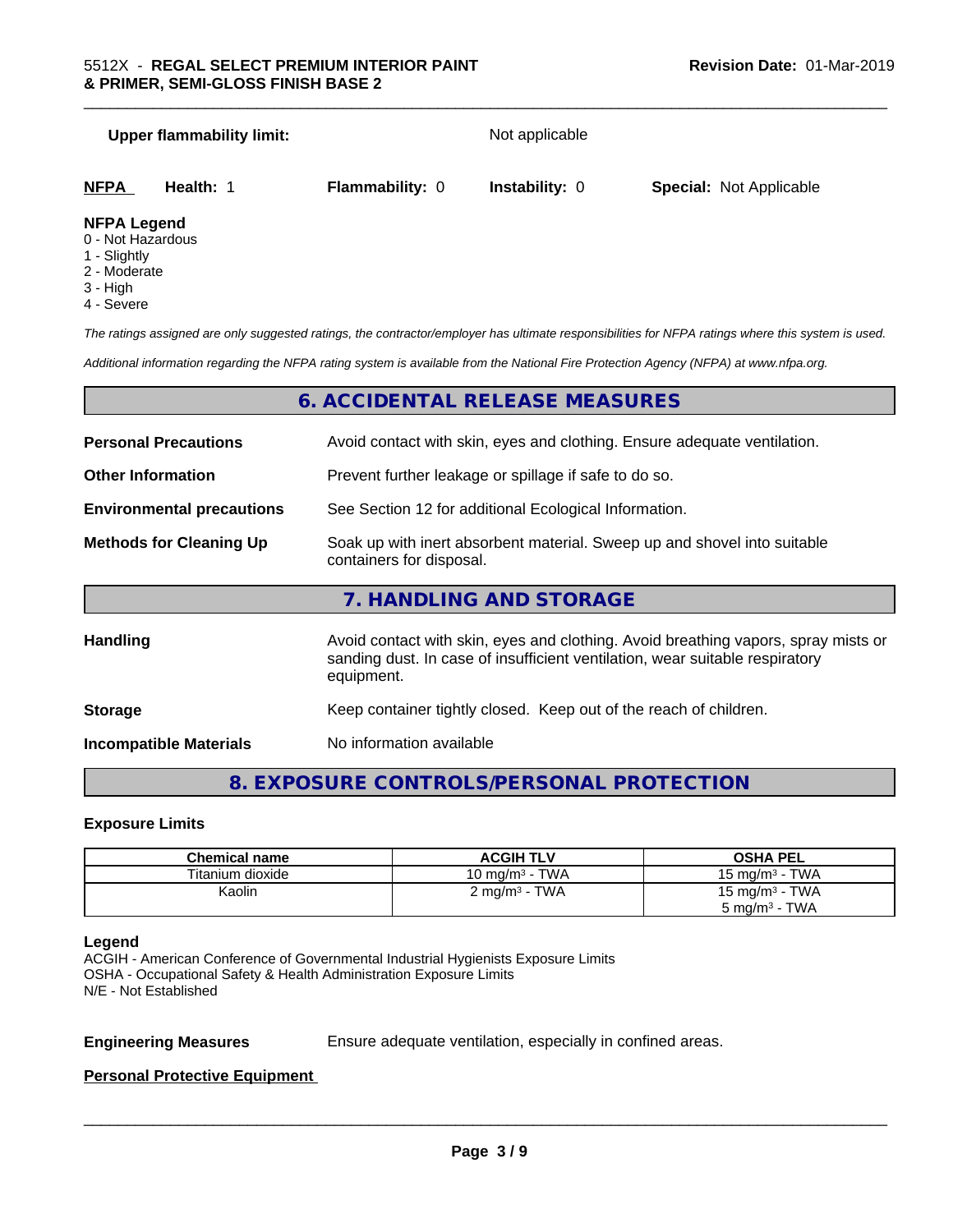| <b>Eye/Face Protection</b>    | Safety glasses with side-shields.                                        |
|-------------------------------|--------------------------------------------------------------------------|
| <b>Skin Protection</b>        | Protective gloves and impervious clothing.                               |
| <b>Respiratory Protection</b> | In case of insufficient ventilation wear suitable respiratory equipment. |
| <b>Hygiene Measures</b>       | Avoid contact with skin, eyes and clothing. Remove and wash contaminated |

#### **9. PHYSICAL AND CHEMICAL PROPERTIES**

clothing before re-use. Wash thoroughly after handling.

**Appearance** liquid **Odor** little or no odor **Odor Threshold No information available No information available Density (Ibs/gal)** 9.75 - 9.85 **Specific Gravity** 1.16 - 1.18 **pH** No information available **Viscosity (cps)** No information available **Solubility(ies)** No information available **Water solubility Water solubility Water solubility Water solubility Water solubility Water solution Evaporation Rate No information available No information available Vapor pressure @20 °C (kPa)** No information available **Vapor density Vapor density No information available Wt.** % Solids 40 - 50 **Vol. % Solids** 30 - 40 **Wt. % Volatiles** 50 - 60 **Vol. % Volatiles** 60 - 70 **VOC Regulatory Limit (g/L)** 0 **Boiling Point (°F)** 212 **Boiling Point (°C)** 100 **Freezing Point (°F)** 32 **Freezing Point (°C)** 0 **Flash Point (°F)** Not applicable **Flash Point (°C)** Not applicable **Method** Not applicable **Flammability (solid, gas)** Not applicable **Upper flammability limit:** Not applicable **Lower flammability limit:** Not applicable **Autoignition Temperature (°F)** No information available **Autoignition Temperature (°C)** No information available **Decomposition Temperature (°F)** No information available **Decomposition Temperature (°C)**<br> **Partition coefficient Partition coefficient 1 Partition available No information available** 

**No information available** 

\_\_\_\_\_\_\_\_\_\_\_\_\_\_\_\_\_\_\_\_\_\_\_\_\_\_\_\_\_\_\_\_\_\_\_\_\_\_\_\_\_\_\_\_\_\_\_\_\_\_\_\_\_\_\_\_\_\_\_\_\_\_\_\_\_\_\_\_\_\_\_\_\_\_\_\_\_\_\_\_\_\_\_\_\_\_\_\_\_\_\_\_\_

## **10. STABILITY AND REACTIVITY**

| <b>Reactivity</b>             | Not Applicable                           |
|-------------------------------|------------------------------------------|
| <b>Chemical Stability</b>     | Stable under normal conditions.          |
| <b>Conditions to avoid</b>    | Prevent from freezing.                   |
| <b>Incompatible Materials</b> | No materials to be especially mentioned. |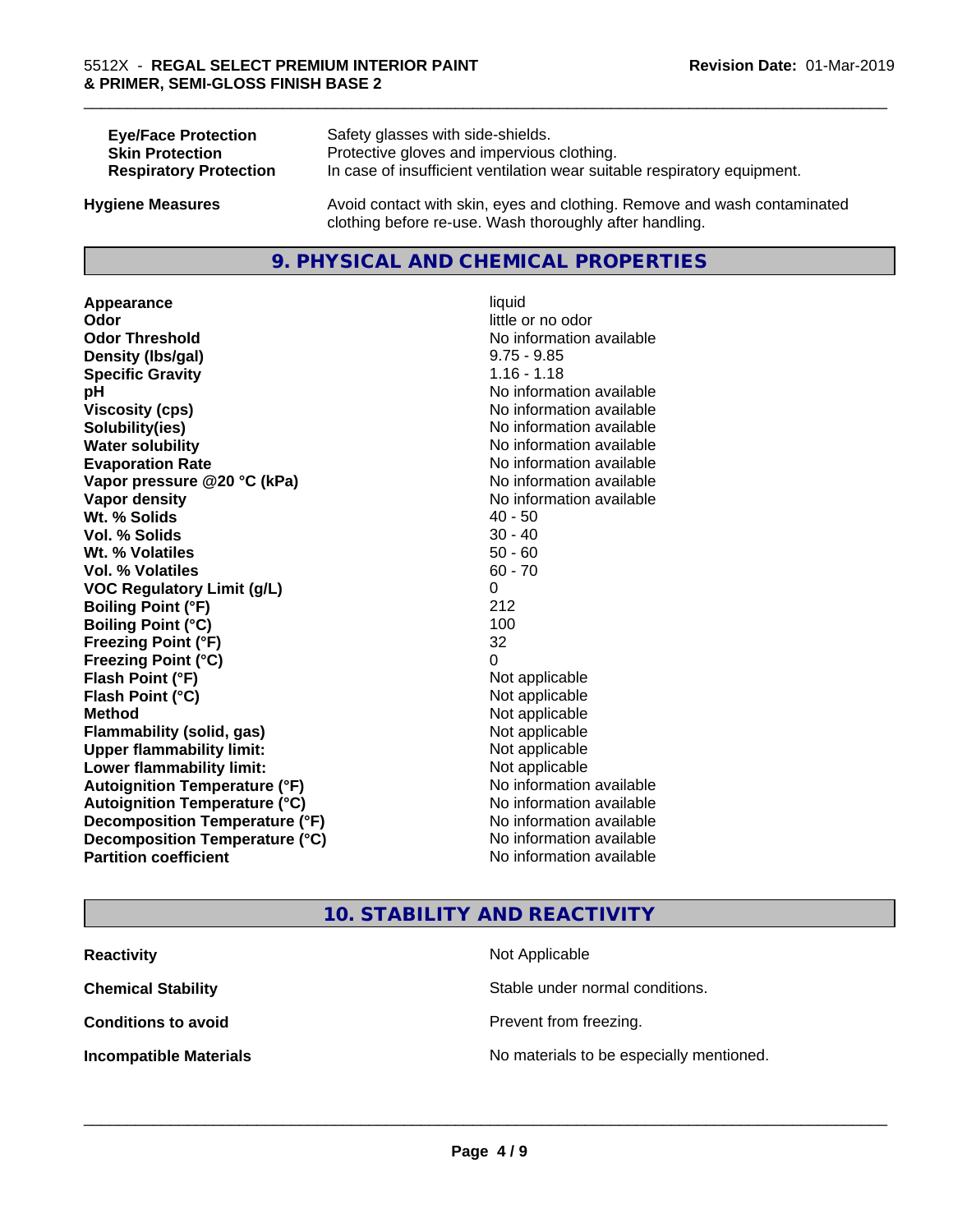| <b>Hazardous Decomposition Products</b>                                                                                                                                                                                                                                                                                                  | None under normal use.                                                                                                                                                                                                                                                                                                                                                                                                        |
|------------------------------------------------------------------------------------------------------------------------------------------------------------------------------------------------------------------------------------------------------------------------------------------------------------------------------------------|-------------------------------------------------------------------------------------------------------------------------------------------------------------------------------------------------------------------------------------------------------------------------------------------------------------------------------------------------------------------------------------------------------------------------------|
| <b>Possibility of hazardous reactions</b>                                                                                                                                                                                                                                                                                                | None under normal conditions of use.                                                                                                                                                                                                                                                                                                                                                                                          |
|                                                                                                                                                                                                                                                                                                                                          | 11. TOXICOLOGICAL INFORMATION                                                                                                                                                                                                                                                                                                                                                                                                 |
| <b>Product Information</b>                                                                                                                                                                                                                                                                                                               |                                                                                                                                                                                                                                                                                                                                                                                                                               |
| Information on likely routes of exposure                                                                                                                                                                                                                                                                                                 |                                                                                                                                                                                                                                                                                                                                                                                                                               |
| <b>Principal Routes of Exposure</b>                                                                                                                                                                                                                                                                                                      | Eye contact, skin contact and inhalation.                                                                                                                                                                                                                                                                                                                                                                                     |
| <b>Acute Toxicity</b>                                                                                                                                                                                                                                                                                                                    |                                                                                                                                                                                                                                                                                                                                                                                                                               |
| <b>Product Information</b>                                                                                                                                                                                                                                                                                                               | No information available                                                                                                                                                                                                                                                                                                                                                                                                      |
|                                                                                                                                                                                                                                                                                                                                          | Symptoms related to the physical, chemical and toxicological characteristics                                                                                                                                                                                                                                                                                                                                                  |
| <b>Symptoms</b>                                                                                                                                                                                                                                                                                                                          | No information available                                                                                                                                                                                                                                                                                                                                                                                                      |
|                                                                                                                                                                                                                                                                                                                                          | Delayed and immediate effects as well as chronic effects from short and long-term exposure                                                                                                                                                                                                                                                                                                                                    |
| Eye contact<br><b>Skin contact</b>                                                                                                                                                                                                                                                                                                       | May cause slight irritation.<br>Substance may cause slight skin irritation. Prolonged or repeated contact may dry<br>skin and cause irritation.                                                                                                                                                                                                                                                                               |
| <b>Inhalation</b><br>Ingestion<br><b>Sensitization</b><br><b>Neurological Effects</b><br><b>Mutagenic Effects</b><br><b>Reproductive Effects</b><br><b>Developmental Effects</b><br><b>Target organ effects</b><br><b>STOT - single exposure</b><br><b>STOT - repeated exposure</b><br>Other adverse effects<br><b>Aspiration Hazard</b> | May cause irritation of respiratory tract.<br>Ingestion may cause gastrointestinal irritation, nausea, vomiting and diarrhea.<br>No information available<br>No information available.<br>No information available.<br>No information available.<br>No information available.<br>No information available.<br>No information available.<br>No information available.<br>No information available.<br>No information available |

\_\_\_\_\_\_\_\_\_\_\_\_\_\_\_\_\_\_\_\_\_\_\_\_\_\_\_\_\_\_\_\_\_\_\_\_\_\_\_\_\_\_\_\_\_\_\_\_\_\_\_\_\_\_\_\_\_\_\_\_\_\_\_\_\_\_\_\_\_\_\_\_\_\_\_\_\_\_\_\_\_\_\_\_\_\_\_\_\_\_\_\_\_

#### **Numerical measures of toxicity**

**The following values are calculated based on chapter 3.1 of the GHS document**

**ATEmix (oral)** 93904 mg/kg

#### **Component Information**

| Chemical name                   | Oral LD50             | Dermal LD50             | Inhalation LC50 |
|---------------------------------|-----------------------|-------------------------|-----------------|
| Titanium dioxide                | $> 10000$ mg/kg (Rat) |                         |                 |
| 13463-67-7                      |                       |                         |                 |
| Sodium C14-C16 olefin sulfonate | $= 2310$ mg/kg (Rat)  | $= 6300$ mg/kg (Rabbit) |                 |
| 68439-57-6                      |                       |                         |                 |

#### **Carcinogenicity**

*The information below indicateswhether each agency has listed any ingredient as a carcinogen:.*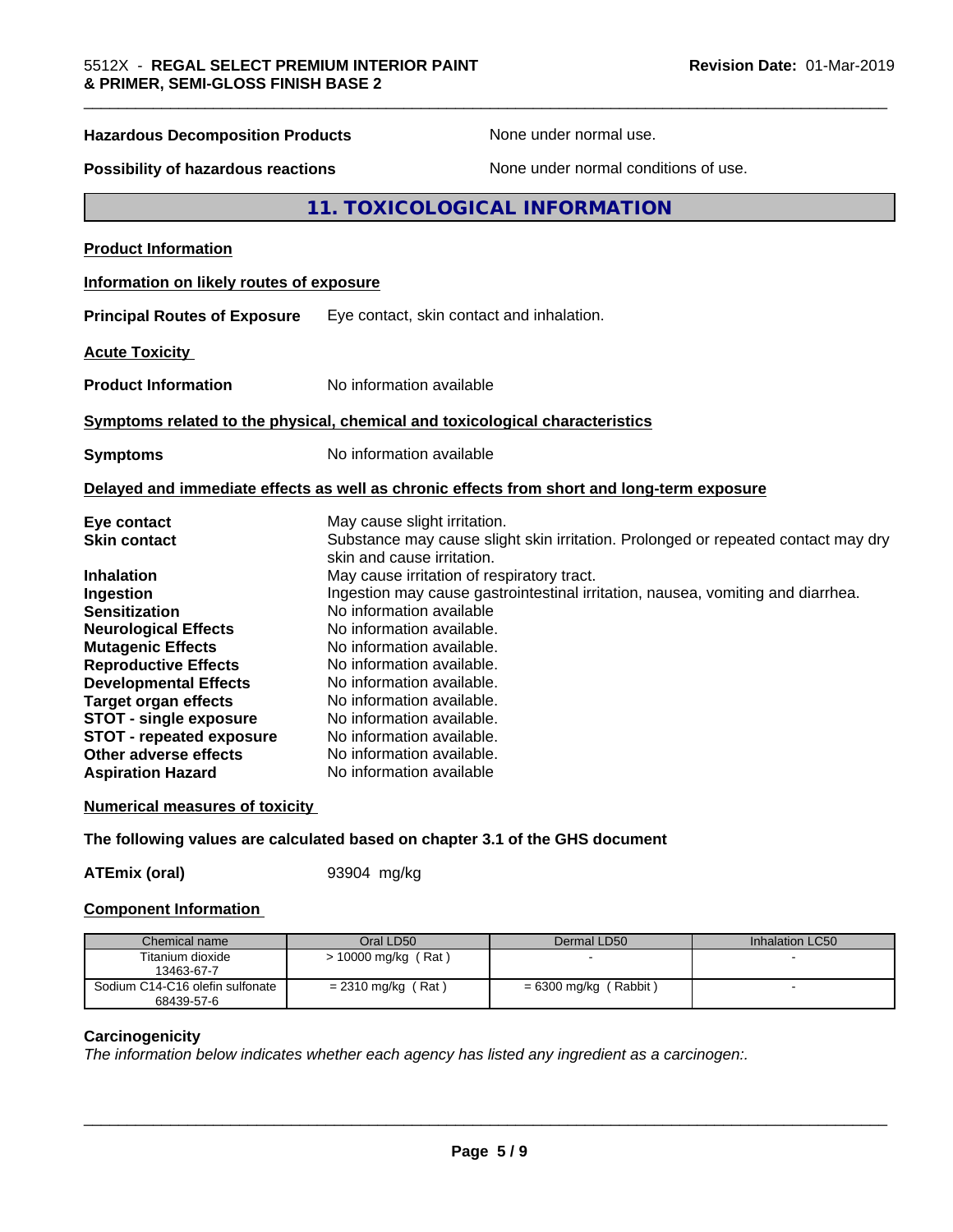#### 5512X - **REGAL SELECT PREMIUM INTERIOR PAINT & PRIMER, SEMI-GLOSS FINISH BASE 2**

| <b>Chemical name</b>        | <b>IARC</b>          | <b>NTP</b> | OSHA   |
|-----------------------------|----------------------|------------|--------|
|                             | Possible Human<br>2B |            | Listed |
| l mu<br>dioxide<br>Titanium | Carcinogen           |            |        |

\_\_\_\_\_\_\_\_\_\_\_\_\_\_\_\_\_\_\_\_\_\_\_\_\_\_\_\_\_\_\_\_\_\_\_\_\_\_\_\_\_\_\_\_\_\_\_\_\_\_\_\_\_\_\_\_\_\_\_\_\_\_\_\_\_\_\_\_\_\_\_\_\_\_\_\_\_\_\_\_\_\_\_\_\_\_\_\_\_\_\_\_\_

• Although IARC has classified titanium dioxide as possibly carcinogenic to humans (2B), their summary concludes: "No significant exposure to titanium dioxide is thought to occur during the use of products in which titanium dioxide is bound to other materials, such as paint."

#### **Legend**

IARC - International Agency for Research on Cancer NTP - National Toxicity Program OSHA - Occupational Safety & Health Administration

**12. ECOLOGICAL INFORMATION**

### **Ecotoxicity Effects**

The environmental impact of this product has not been fully investigated.

#### **Product Information**

# **Acute Toxicity to Fish**

No information available

#### **Acute Toxicity to Aquatic Invertebrates**

No information available

#### **Acute Toxicity to Aquatic Plants**

No information available

#### **Persistence / Degradability**

No information available.

#### **Bioaccumulation**

No information available.

#### **Mobility in Environmental Media**

No information available.

#### **Ozone**

No information available

#### **Component Information**

#### **Acute Toxicity to Fish**

Titanium dioxide  $LC50:$  > 1000 mg/L (Fathead Minnow - 96 hr.)

#### **Acute Toxicity to Aquatic Invertebrates**

No information available

#### **Acute Toxicity to Aquatic Plants**

No information available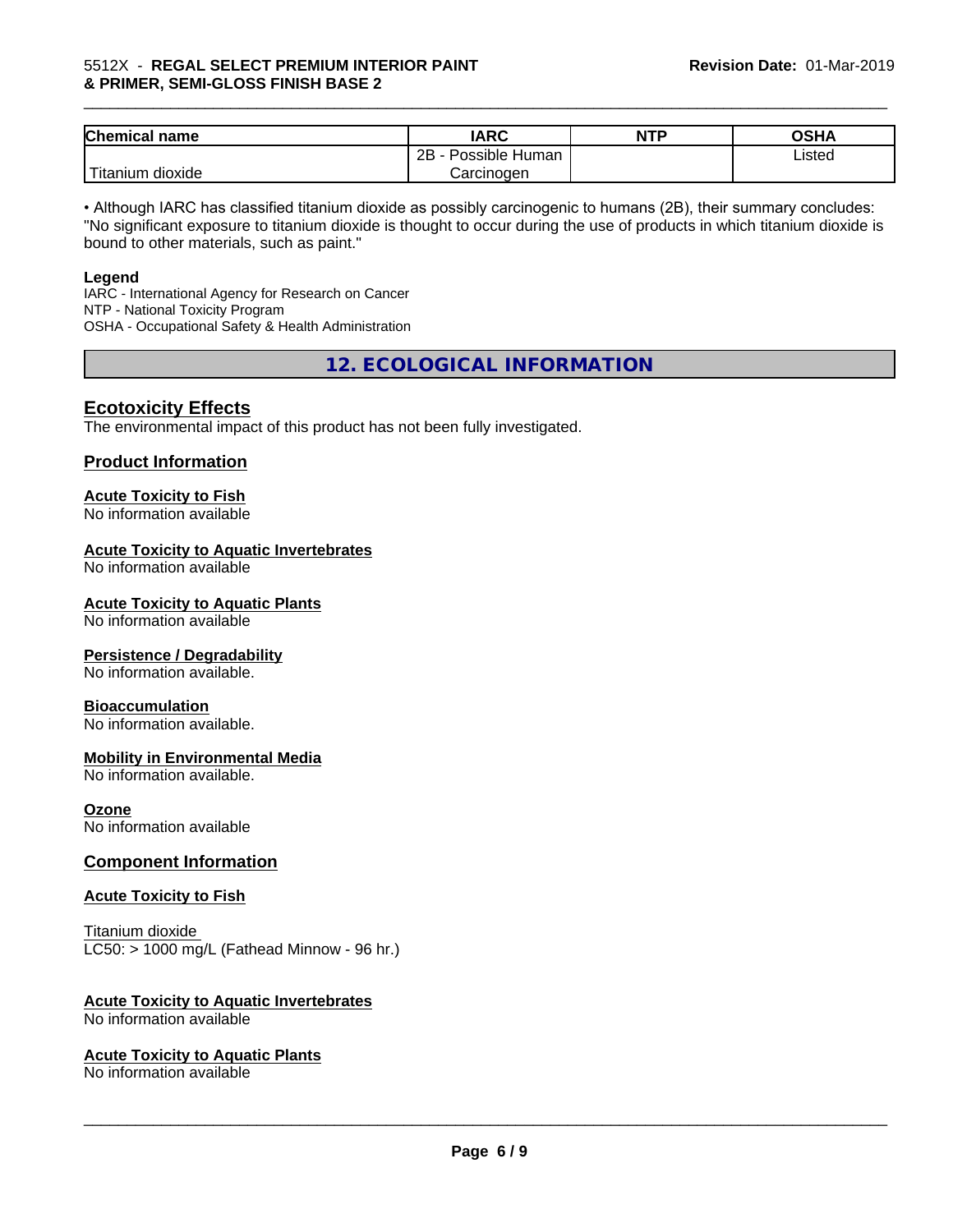| <b>Waste Disposal Method</b><br>Dispose of in accordance with federal, state, and local regulations. Local<br>requirements may vary, consult your sanitation department or state-designated<br>environmental protection agency for more disposal options. |  |
|-----------------------------------------------------------------------------------------------------------------------------------------------------------------------------------------------------------------------------------------------------------|--|
|                                                                                                                                                                                                                                                           |  |
| 14. TRANSPORT INFORMATION                                                                                                                                                                                                                                 |  |
| Not regulated<br><b>DOT</b>                                                                                                                                                                                                                               |  |
| Not regulated<br><b>ICAO/IATA</b>                                                                                                                                                                                                                         |  |
| <b>IMDG/IMO</b><br>Not regulated                                                                                                                                                                                                                          |  |
| <b>15. REGULATORY INFORMATION</b>                                                                                                                                                                                                                         |  |

\_\_\_\_\_\_\_\_\_\_\_\_\_\_\_\_\_\_\_\_\_\_\_\_\_\_\_\_\_\_\_\_\_\_\_\_\_\_\_\_\_\_\_\_\_\_\_\_\_\_\_\_\_\_\_\_\_\_\_\_\_\_\_\_\_\_\_\_\_\_\_\_\_\_\_\_\_\_\_\_\_\_\_\_\_\_\_\_\_\_\_\_\_

#### **International Inventories**

| <b>TSCA: United States</b> | Yes - All components are listed or exempt. |
|----------------------------|--------------------------------------------|
| <b>DSL: Canada</b>         | Yes - All components are listed or exempt. |

# **Federal Regulations**

| SARA 311/312 hazardous categorization |    |  |
|---------------------------------------|----|--|
| Acute health hazard                   | Nο |  |
| Chronic Health Hazard                 | No |  |
| Fire hazard                           | No |  |
| Sudden release of pressure hazard     | Nο |  |
| <b>Reactive Hazard</b>                | No |  |

#### **SARA 313**

Section 313 of Title III of the Superfund Amendments and Reauthorization Act of 1986 (SARA). This product contains a chemical or chemicals which are subject to the reporting requirements of the Act and Title 40 of the Code of Federal Regulations, Part 372:

*None*

#### **Clean Air Act,Section 112 Hazardous Air Pollutants (HAPs) (see 40 CFR 61)**

This product contains the following HAPs:

*None*

# **US State Regulations**

#### **California Proposition 65**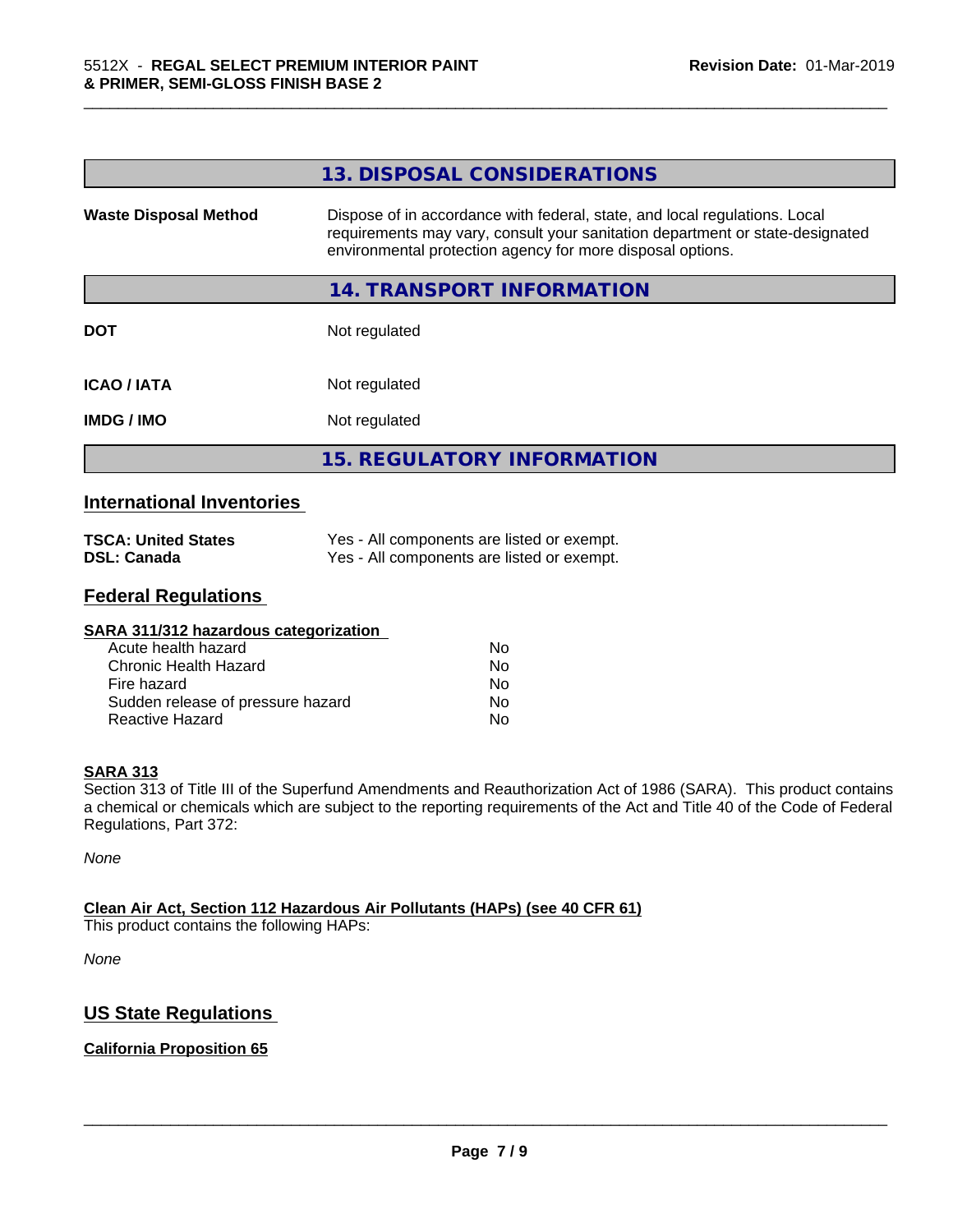# **WARNING:** Cancer and Reproductive Harm– www.P65warnings.ca.gov

#### **State Right-to-Know**

| Chemical<br>name      | M۰<br>.ehee <del>l</del> k<br>No<br>⊶atiluscus | <b>Jersev</b><br><b>Nev</b> | Pennsvlvania |
|-----------------------|------------------------------------------------|-----------------------------|--------------|
| ⊦dioxide<br>l itanium |                                                |                             |              |
| Kaolin                |                                                |                             |              |

\_\_\_\_\_\_\_\_\_\_\_\_\_\_\_\_\_\_\_\_\_\_\_\_\_\_\_\_\_\_\_\_\_\_\_\_\_\_\_\_\_\_\_\_\_\_\_\_\_\_\_\_\_\_\_\_\_\_\_\_\_\_\_\_\_\_\_\_\_\_\_\_\_\_\_\_\_\_\_\_\_\_\_\_\_\_\_\_\_\_\_\_\_

#### **Legend**

X - Listed

# **16. OTHER INFORMATION**

| $HMIS -$           | Health: 1 | <b>Flammability: 0</b> | <b>Reactivity: 0</b> | $PPE: -$ |  |
|--------------------|-----------|------------------------|----------------------|----------|--|
| <b>HMIS Legend</b> |           |                        |                      |          |  |

#### 0 - Minimal Hazard

- 1 Slight Hazard
- 2 Moderate Hazard
- 3 Serious Hazard
- 4 Severe Hazard
- \* Chronic Hazard
- X Consult your supervisor or S.O.P. for "Special" handling instructions.

*Note: The PPE rating has intentionally been left blank. Choose appropriate PPE that will protect employees from the hazards the material will present under the actual normal conditions of use.*

*Caution: HMISÒ ratings are based on a 0-4 rating scale, with 0 representing minimal hazards or risks, and 4 representing significant hazards or risks. Although HMISÒ ratings are not required on MSDSs under 29 CFR 1910.1200, the preparer, has chosen to provide them. HMISÒ ratings are to be used only in conjunction with a fully implemented HMISÒ program by workers who have received appropriate HMISÒ training. HMISÒ is a registered trade and service mark of the NPCA. HMISÒ materials may be purchased exclusively from J. J. Keller (800) 327-6868.*

 **WARNING!** If you scrape, sand, or remove old paint, you may release lead dust. LEAD IS TOXIC. EXPOSURE TO LEAD DUST CAN CAUSE SERIOUS ILLNESS, SUCH AS BRAIN DAMAGE, ESPECIALLY IN CHILDREN. PREGNANT WOMEN SHOULD ALSO AVOID EXPOSURE.Wear a NIOSH approved respirator to control lead exposure. Clean up carefully with a HEPA vacuum and a wet mop. Before you start, find out how to protect yourself and your family by contacting the National Lead Information Hotline at 1-800-424-LEAD or log on to www.epa.gov/lead.

| <b>Prepared By</b>                               | <b>Product Stewardship Department</b><br>Benjamin Moore & Co.<br>101 Paragon Drive<br>Montvale, NJ 07645<br>800-225-5554 |  |
|--------------------------------------------------|--------------------------------------------------------------------------------------------------------------------------|--|
| <b>Revision Date:</b><br><b>Revision Summary</b> | 01-Mar-2019<br>Not available                                                                                             |  |

#### Disclaimer

The information contained herein is presented in good faith and believed to be accurate as of the effective date shown above. This information is furnished without warranty of any kind. Employers should use this information only as a